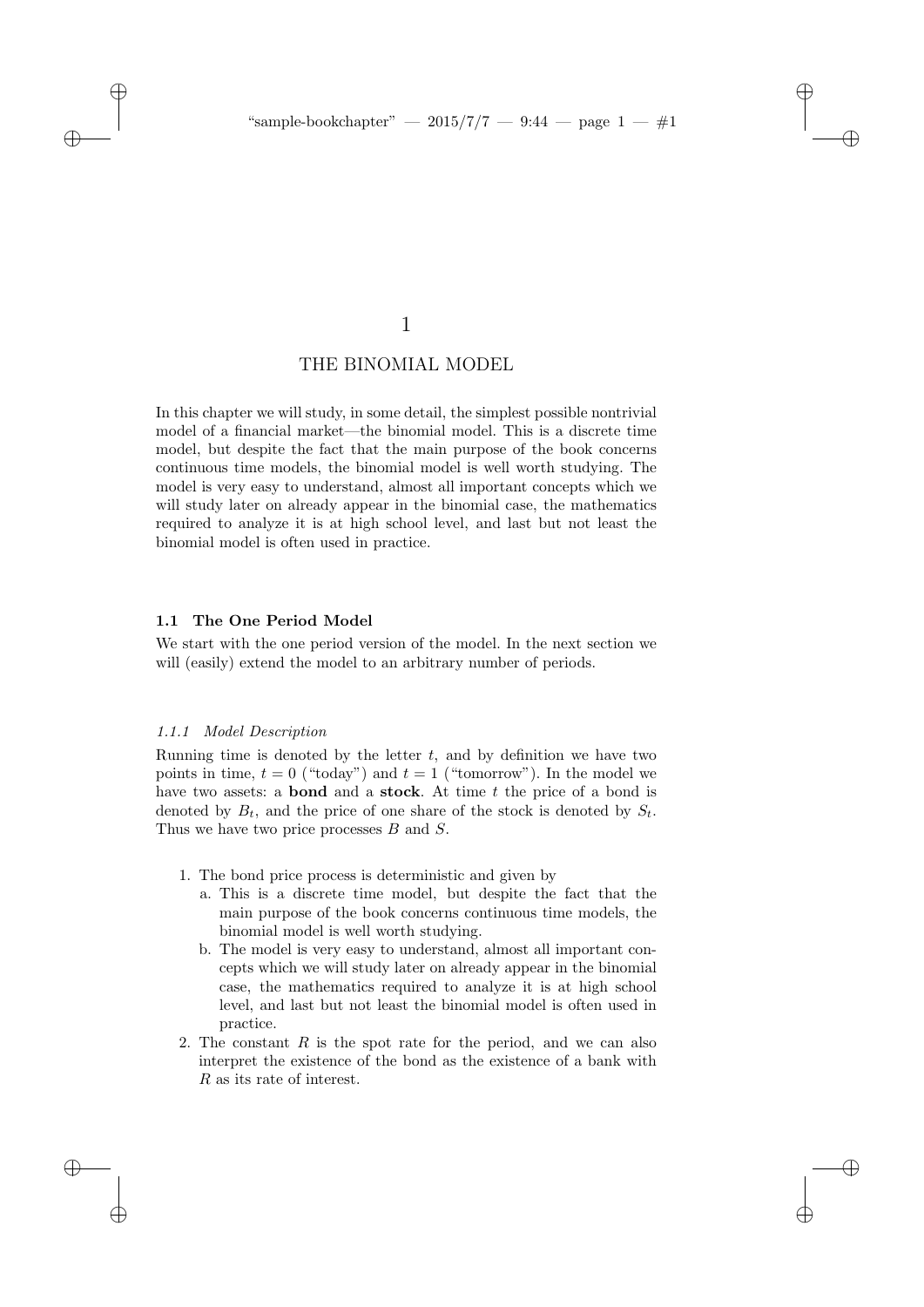"sample-bookchapter"  $- 2015/7/7 - 9.44 - \text{page 2} - \#2$ 

#### 2 THE BINOMIAL MODEL

The stock price process is a stochastic process, and its dynamical behavior is described as follows:

$$
S_0 = s,\tag{1.1}
$$

✐

✐

✐

✐

$$
S_1 = \begin{cases} s \cdot u, & \text{with probability } p_u. \\ s \cdot d, & \text{with probability } p_d. \end{cases}
$$
 (1.2)

It is often convenient to write this as

$$
\begin{cases} S_0 = s, \\ S_1 = s \cdot Z, \end{cases}
$$

where Z is a stochastic variable defined as<sup>1</sup>

$$
Z = \begin{cases} u, & \text{with probability } p_u. \\ d, & \text{with probability } p_d. \end{cases}
$$

- We<sup>2</sup> assume that today's stock price s is known, as are the positive constants u, d,  $p_u$  and  $p_d$ . We assume that  $d < u$ , and we have of course  $p_u + p_d = 1$ . We can illustrate the price dynamics using the tree structure in Fig. 1.1.
- We will study the behavior of various **portfolios** on the  $(B, S)$ market, and to this end we define a portfolio as a vector  $h = (x, y)$ .

For Margin We will study the behavior of various portfolios on the  $(B, S)$  market, and to this end we define a portfolio as a vector  $h = (x, y)$ . The interpretation is that  $x$  is the number of bonds we hold in our portfolio, whereas  $y$  is the number of units of the stock held by us. Note that it is quite acceptable for x and y to be positive as well as negative. If, for example,  $x = 3$ , this means that we have bought three bonds at time  $t = 0$ . If on the other hand  $y = -2$ , this means that we have sold two shares of the stock at time  $t = 0$ . In financial jargon we have a **long** position in the bond and a **short** position in the stock. It is an important assumption of the model that short positions are allowed.

> Consider now a fixed portfolio  $h = (x, y)$ . This portfolio has a deterministic market value at  $t = 0$  and a stochastic value at  $t = 1$ .

> Everyone wants to make a profit by trading on the market, and in this context a so called arbitrage portfolio is a dream come true; this is one of the central concepts of the theory

 $a + b = c$ 

course  $p_u + p_d = 1$ .

Everyone wants to make a profit by trading on the market, and in this context a so called arbitrage portfolio is a

dream come true; this is one of the central concepts of the

theory.

 $\rightarrow$ 

✐

 $\rightarrow$ 

<sup>&</sup>lt;sup>1</sup>We assume that today's stock price s is known, constants u, d,  $p_u$  and  $p_d$ . We assume that  $d < u$ , and we have of course  $p_u + p_d = 1$ .<br><sup>2</sup>We assume that  $d < u$ , and we have of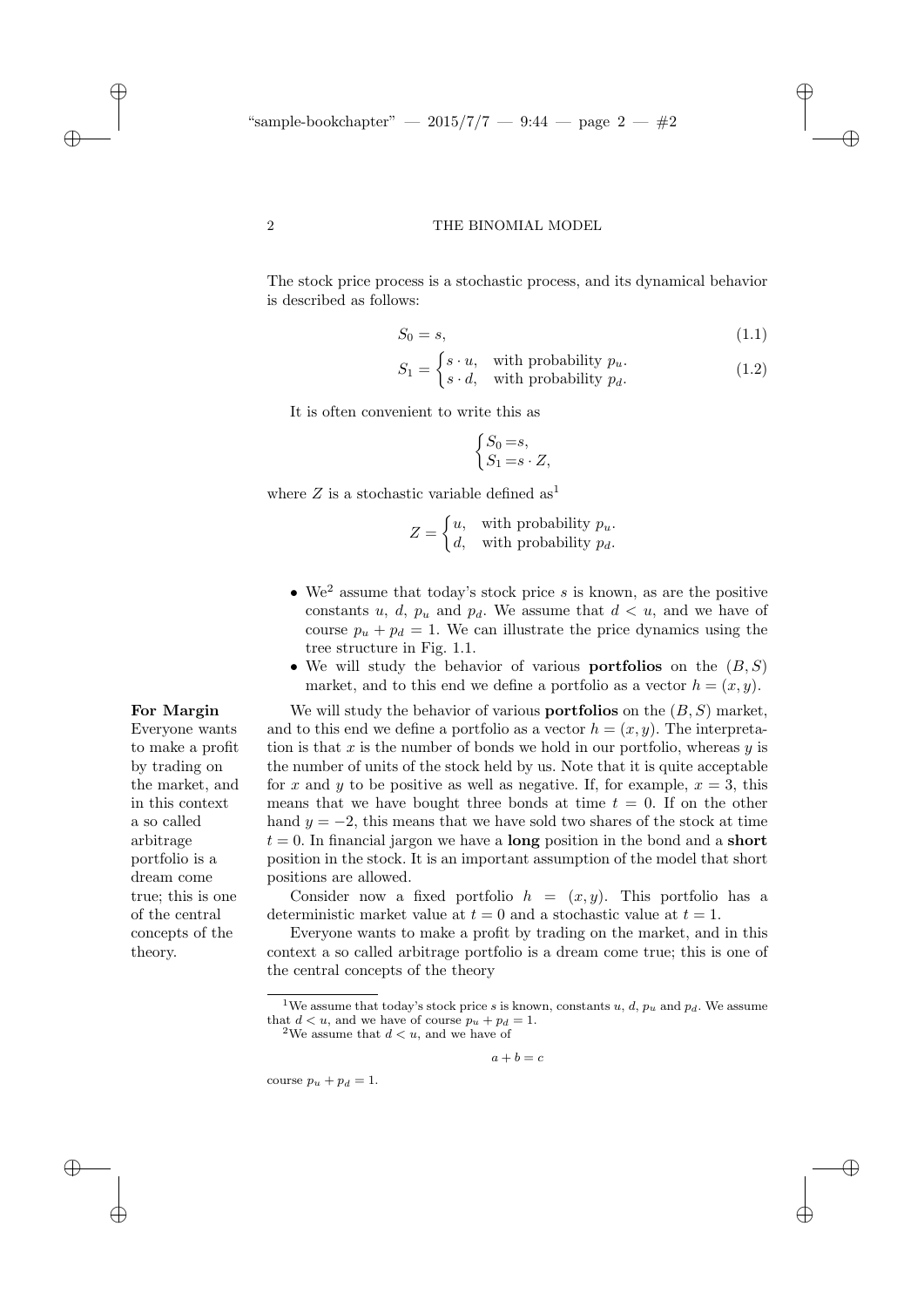#### THE ONE PERIOD MODEL 3

 $\rightarrow$ 

 $\rightarrow$ 

✐

✐

**Definition 1.1** An arbitrage portfolio is a portfolio h with the properties

$$
V_0^h = 0,\t\t(1.3)
$$

$$
V_1^h > 0, \quad with \ probability \ 1. \tag{1.4}
$$

An arbitrage portfolio is thus basically a deterministic money making machine, and we interpret the existence of an arbitrage portfolio as equivalent to a serious case of mispricing on the market. It is now natural to investigate when a given market model is arbitrage free, i.e. when there are no arbitrage portfolios.

Proposition 1.2 The model above is free of arbitrage if and only if the following conditions hold:

$$
d \le (1+R) \le u. \tag{1.5}
$$

The condition (1.25) has an easy economic interpretation. It simply says that the return on the stock is not allowed to dominate the return on the bond and vice versa.

Now assume that (1.25) is satisfied. To show that this implies absence of arbitrage let us consider an arbitrary portfolio such that  $V_0^h = 0$ . We thus have  $x + ys = 0$ , i.e.  $x = -ys$ . Using this relation we can write the value of the portfolio at  $t = 1$  as

$$
V_1^h = \begin{cases} ys(u - (1 + R)), & \text{if } Z = u, \\ ys(d - (1 + R)), & \text{if } Z = d. \end{cases}
$$

Assume now that  $y > 0$ . Then h is an arbitrage strategy if and only if we have the inequalities

$$
u > 1 + R,\tag{1.6}
$$

$$
d > 1 + R,\tag{1.7}
$$

but this is impossible because of the condition (1.25). The case  $y < 0$  is treated similarly.

At first glance this result is perhaps only moderately exciting, but we may write it in a more suggestive form. To say that  $(1.25)$  holds is equivalent to saying that  $1 + R$  is a convex combination of u and d, i.e.

$$
1 + R = q_u \cdot u + q_d \cdot d,
$$

where  $q_u, q_d \geq 0$  and  $q_u + q_d = 1$ . In particular we see that the weights  $q_u$ and  $q_d$  can be interpreted as probabilities for a new probability measure  $Q$  ✐

✐

✐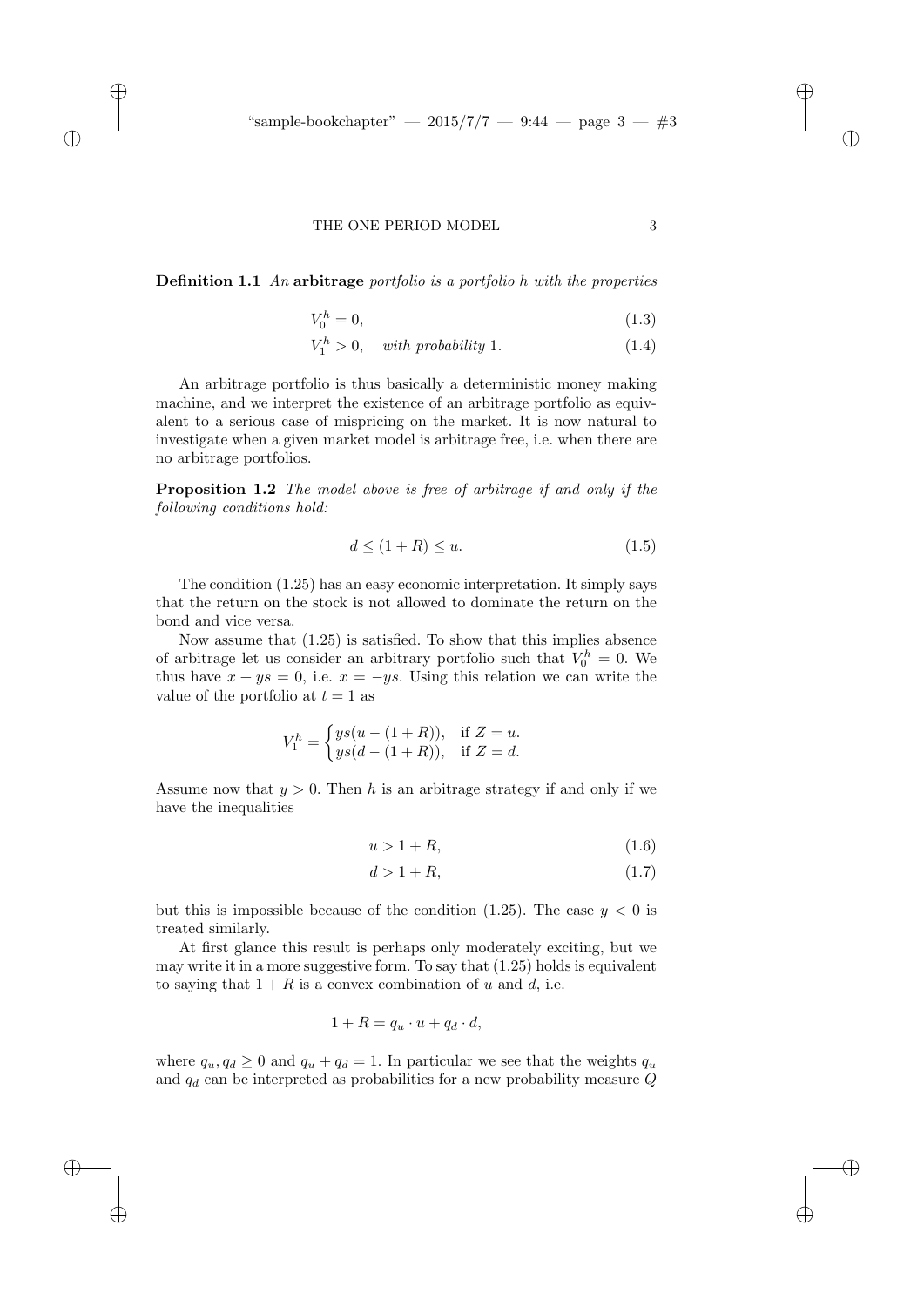✐

✐

✐

✐

with the property  $Q(Z = u) = q_u$ ,  $Q(Z = d) = q_d$ . Denoting expectation w.r.t. this measure by  $E^{Q}$  we now have the following easy calculation

$$
\frac{1}{1+R}QS_1 = 11 + R(q_u s u + q_d s d) = \frac{1}{1+R} \cdot s(1+R) = s.
$$

We thus have the relation

$$
s = \frac{1}{1+R}S_1,
$$

which to an economist is a well-known relation. It is in fact a **risk neu**tral valuation formula, in the sense that it gives today's stock price as the discounted expected value of tomorrow's stock price. Of course we do not assume that the agents in our market are risk neutral—what we have shown is only that if we use the Q-probabilities instead of the objective probabilities then we have in fact a risk neutral valuation of the stock (given absence of arbitrage). A probability measure with this property is called a risk neutral measure, or alternatively a risk adjusted measure or a martingale measure. Martingale measures will play a dominant role in the sequel so we give a formal definition.

**Definition 1.3** A probability measure  $Q$  is called a **martingale measure** if the following condition holds:

$$
S_0 = \frac{1}{1+R}S_1.
$$

We may now state the condition of no arbitrage in the following way. For the binomial model it is easy to calculate the martingale probabilities. The proof is left to the reader.

#### 1.1.2 Contingent Claims

Let us now assume that the market in the preceding section is arbitrage free. We go on to study pricing problems for contingent claims.

Definition 1.4 A contingent claim (financial derivative) is any stochastic variable X of the form  $X = \Phi(Z)$ , where Z is the stochastic variable driving the stock price process above.

We interpret a given claim  $X$  as a contract which pays  $X$  SEK to the holder of the contract at time  $t = 1$ . See Fig. ??, where the value of the claim at each node is given within the corresponding box. The function  $\Phi$  is called the contract function. A typical example would be a European call option on the stock with strike price  $K$ . For this option to be interesting we assume that  $sd < K < su$ . If  $S_1 > K$  then we use the option, pay K to

 $\rightarrow$ 

 $\rightarrow$ 

✐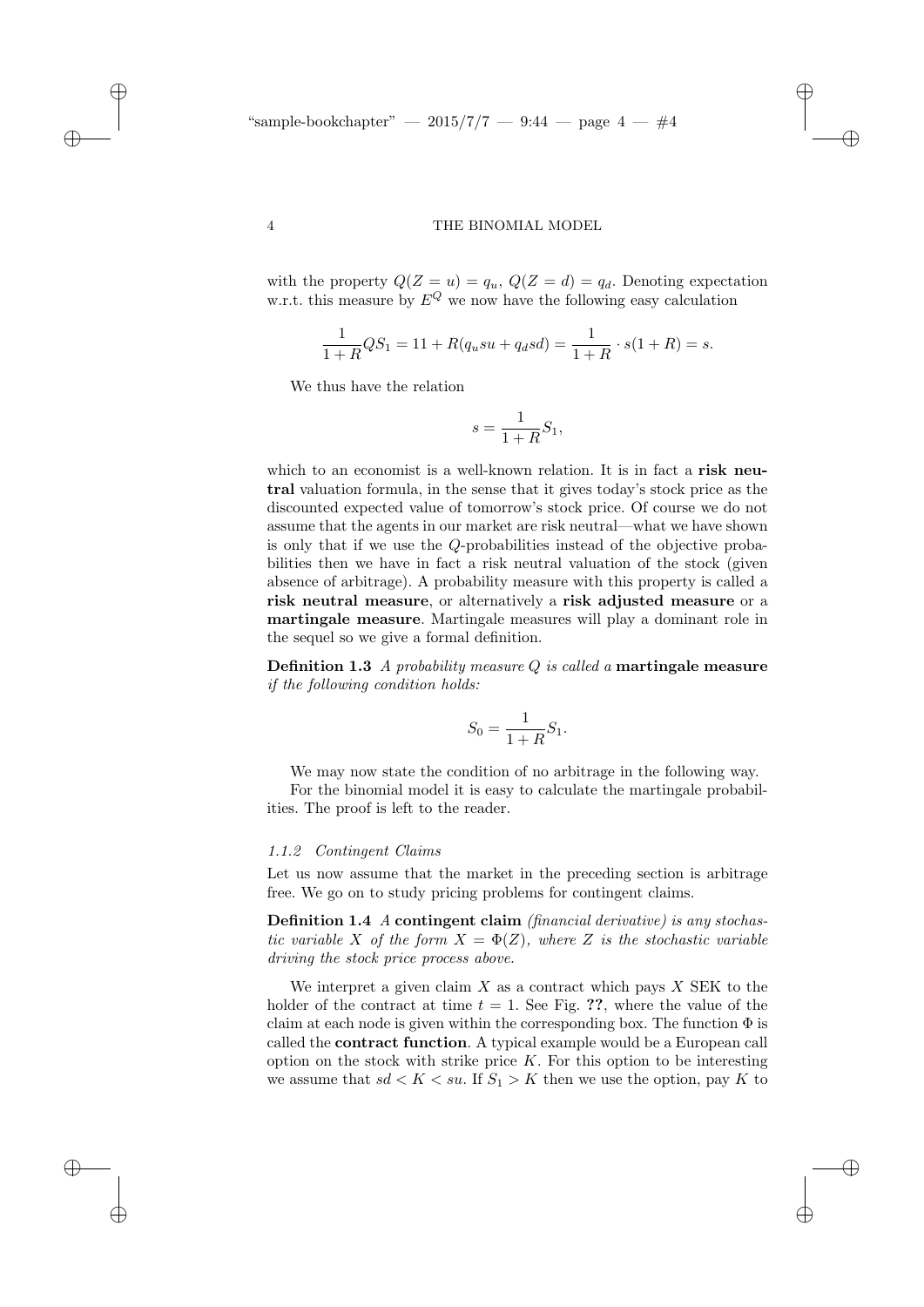#### THE ONE PERIOD MODEL 5

get the stock and then sell the stock on the market for su, thus making a net profit of  $su - K$ . If  $S_1 < K$  then the option is obviously worthless. In this example we thus have

$$
X = \begin{cases} su - K, & \text{if } Z = u, \\ 0, & \text{if } Z = d, \end{cases}
$$

and the contract function is given by

 $\rightarrow$ 

 $\rightarrow$ 

✐

✐

$$
\Phi(u) = su - K,\tag{1.8}
$$

$$
\Phi(d) = 0.\tag{1.9}
$$

Our main problem is now to determine the "fair" price, if such an object exists at all, for a given contingent claim  $X$ . If we denote the price of  $X$  at time t by X, then it can be seen that at time  $t = 1$  the problem is easy to solve. In order to avoid arbitrage we must (why?) have

 $X = X$ ,

and the hard part of the problem is to determine  $X$ . To attack this problem we make a slight detour.

Since we have assumed absence of arbitrage we know that we cannot make money out of nothing, but it is interesting to study what we can achieve on the market.

**Definition 1.5** A given contingent claim X is said to be reachable if there exists a portfolio h such that

$$
V_1^h=X,
$$

with probability 1. In that case we say that the portfolio h is a hedging portfolio or a replicating portfolio. If all claims can be replicated we say that the market is complete.

If a certain claim  $X$  is reachable with replicating portfolio  $h$ , then, from a financial point of view, there is no difference between holding the claim and holding the portfolio. No matter what happens on the stock market, the value of the claim at time  $t = 1$  will be exactly equal to the value of the portfolio at  $t = 1$ . Thus the price of the claim should equal the market value of the portfolio, and we have the following basic pricing principle.

The word "reasonable" above can be given a more precise meaning as in the following proposition. We leave the proof to the reader.

We see that in a complete market we can in fact price all contingent claims, so it is of great interest to investigate when a given market is complete. For the binomial model we have the following result.

*Proof.* We fix an arbitrary claim X with contract function  $\Phi$ , and we want to show that there exists a portfolio  $h = (x, y)$ .  $\Box$ 

✐

✐

✐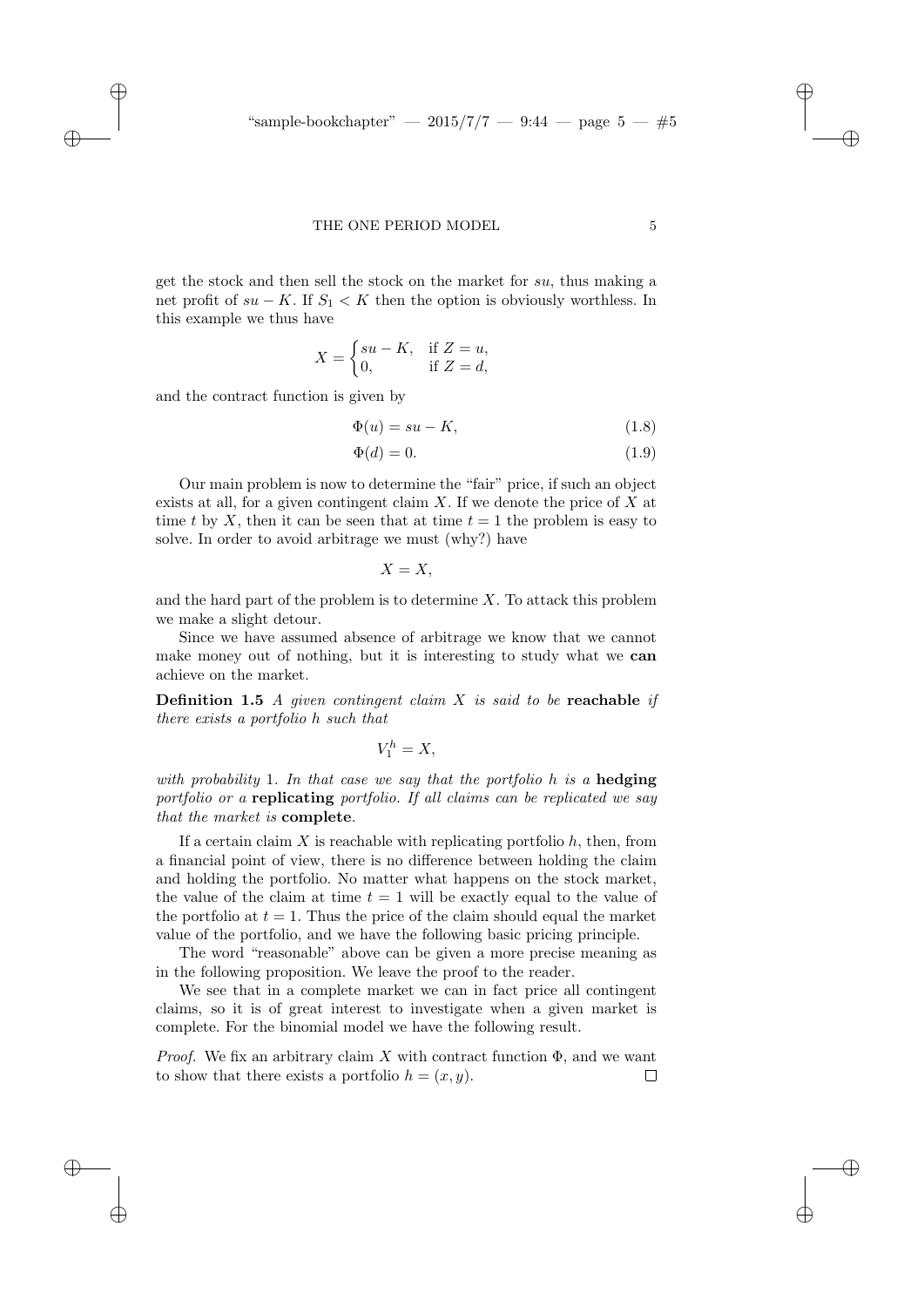# 1.1.3 Risk Neutral Valuation

Since the binomial model is shown to be complete we can now price any contingent claim.

Proposition 1.6 If the binomial model is free of arbitrage, then the arbitrage free price of a contingent claim  $X$  is given by

$$
X = \frac{1}{1+R}X.
$$
\n(1.10)

✐

✐

✐

✐

Here the martingale measure  $Q$  is uniquely determined by the relation

$$
S_0 = \frac{1}{1+R},\tag{1.11}
$$

and the explicit expression for  $q_u$  and  $q_d$  are given in Proposition ??. Furthermore the claim can be replicated using the portfolio

$$
x = \frac{1}{1+R} \cdot \frac{u\Phi(d) - d\Phi(u)}{u - d},
$$

$$
y = \frac{1}{s} \cdot \frac{\Phi(u) - \Phi(d)}{u - d}.
$$

We see that the formula  $(1.10)$  is a "risk neutral" valuation formula, and that the probabilities which are used are just those for which the stock itself admits a risk neutral valuation. The main economic moral can now be summarized.

We end by studying a concrete example.

**Example 1.7** We set  $s = 100$ ,  $u = 1.2$ ,  $d = 0.8$ ,  $p_u = 0.6$ ,  $p_d = 0.4$  and, for computational simplicity,  $R = 0$ . By convention, the monetary unit is

Table 1.1 Table caption

| Possible cuts<br>$1 - 100 \,\mathrm{m}$<br>Total plasma mass<br>Ion concentration<br>$1-40 \,\mathrm{keV}$<br>Temperature<br>Pressure<br>Ion thermal velocity<br>Electron thermal velocity<br>$0.01c - 0.1c$<br>$1-10$ T<br>Magnetic field<br>Total plasma current<br>$0.1 - 7 MA$ |                                                                                 |
|------------------------------------------------------------------------------------------------------------------------------------------------------------------------------------------------------------------------------------------------------------------------------------|---------------------------------------------------------------------------------|
|                                                                                                                                                                                                                                                                                    |                                                                                 |
|                                                                                                                                                                                                                                                                                    | $10 - 10 - 2$ gm<br>$10 - 10 m - 3$<br>$0.1-5$ atmospheres<br>$100 - 1000$ km s |
|                                                                                                                                                                                                                                                                                    |                                                                                 |

Table footnote

 $\rightarrow$ 

 $\rightarrow$ 

✐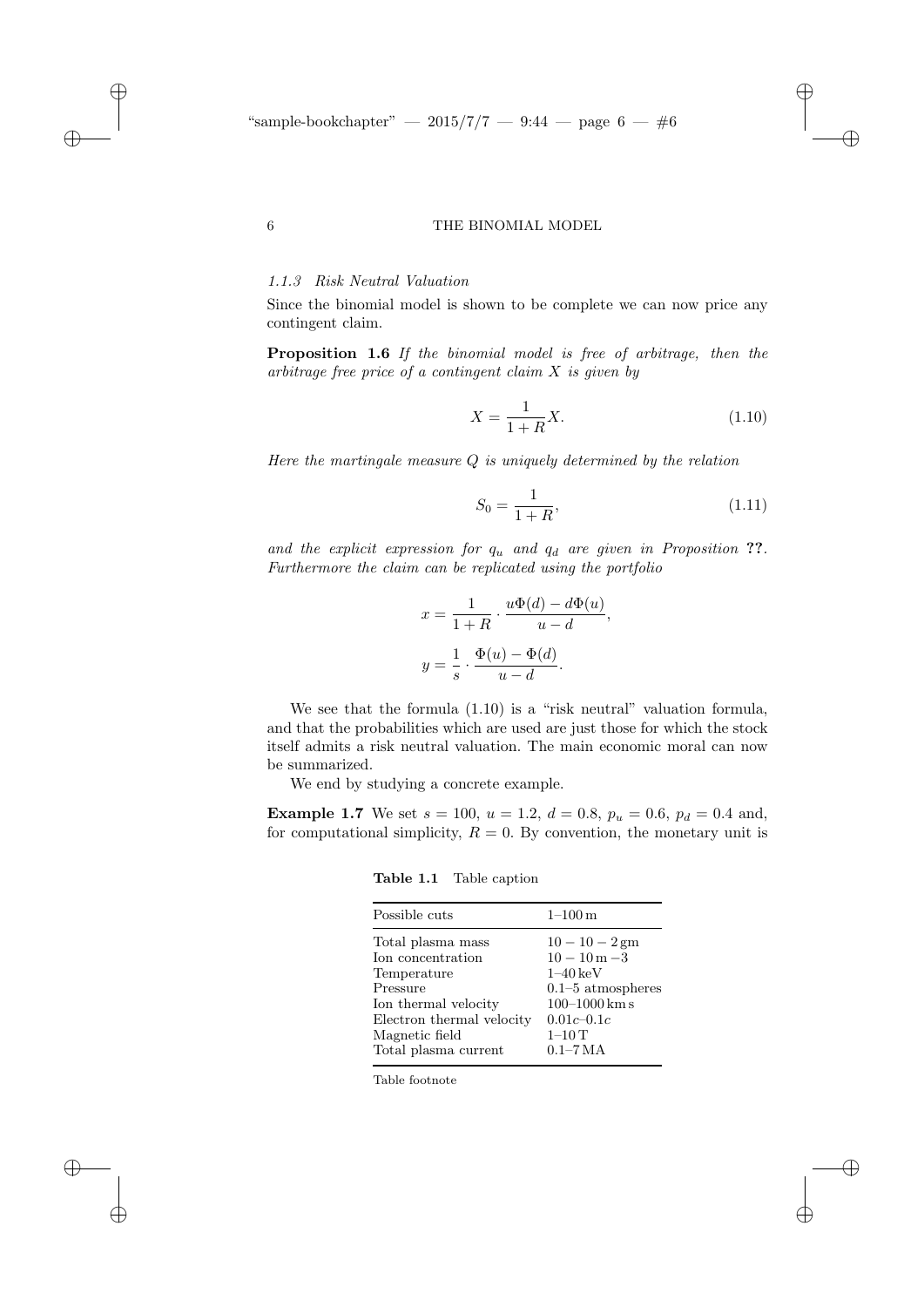✐

✐

✐

#### THE ONE PERIOD MODEL 7

the US dollar. Thus we have the price dynamics

 $\rightarrow$ 

 $\rightarrow$ 

✐

✐

$$
S_0 = 100, \t(1.12)
$$

$$
S_1 = \begin{cases} 120, & \text{with probability } 0.6. \\ 80, & \text{with probability } 0.4. \end{cases}
$$
 (1.13)

If we compute the discounted expected value (under the objective probability measure  $P$ ) of tomorrow's price we get assume a constant deterministic short rate of interest  $R$ , which is interpreted as the simple period rate. This means that the bond price dynamics are given by

$$
B_{n+1} = (1+R)B_n, \t\t(1.14)
$$

$$
B_0 = 1.\t(1.15)
$$

We now go on to define the concept of a dynamic portfolio strategy.

Definition 1.8 A portfolio strategy is a stochastic process such that  $h_t$  is a function of  $S_0, S_1, \ldots, S_{t-1}$ . For a given portfolio strategy h we set  $h_0 = h_1$  by convention. The **value process** corresponding to the portfolio h is defined by

$$
V_t^h = x_t(1+R) + y_t S_t.
$$

The condition above is in fact also sufficient for absence of arbitrage, but this fact is a little harder to show, and we will prove it later. In any case we assume that the condition holds.

Lemma 1.9 If the model is free of arbitrage then the following conditions necessarily must hold.

$$
d \le (1+R) \le u. \tag{1.16}
$$

It is possible, and not very hard, to give a formal proof of the proposition, using mathematical induction.

Proposition 1.10 The multiperiod binomial model is complete, i.e. every claim can be replicated by a self-financing portfolio.

The formal proof will, however, look rather messy with lots of indices, so instead we prove the proposition for a concrete example, using a binomial tree.

Example 1.11 We set  $T = 3$ ,  $S_0 = 80$ ,  $u = 1.5$ ,  $d = 0.5$ ,  $p_u = 0.6$ ,  $p_d = 0.4$  and, for computational simplicity,  $R = 0$ .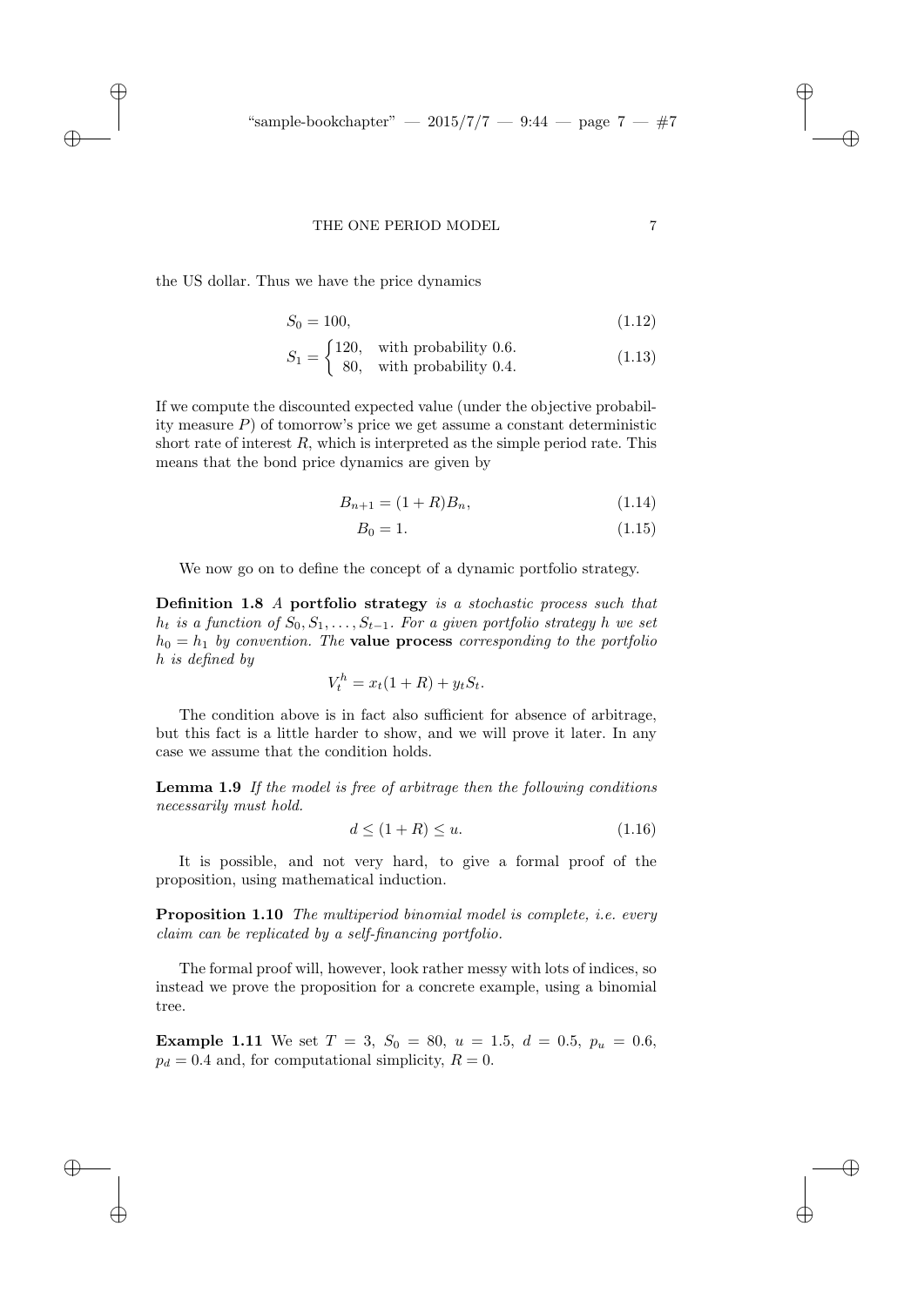✐

✐

✐

✐



"No, you weren't downloaded. Your were born."

Figure 1.1. Price dynamics to this end we define a portfolio as a vector  $h = (x, y)$ 

# Unlist

✐

✐

✐

✐

The bond price process is deterministic and given by

The constant  $R$  is the spot rate for the period, and we can also interpret the existence of the bond as the existence of a bank with  $R$  as its rate of interest.

The constant  $R$  is the spot rate for the period, and we can also interpret the existence of the bond as the existence of a bank with  $R$  as its rate of interest.

#### Description

- The constant  $R$  is the spot rate for the period, and we can also interpret the existence of the bond as the existence of a bank with  $R$  as its rate of interest.
- The constant  $R$  is the spot rate for the period, and we can also interpret the existence of the bond as the existence of a bank with  $R$  as its rate of interest.

The constant  $R$  is the spot rate for the period, and we can also interpret the existence of the bond as the existence of a bank with  $R$  as its rate of interest.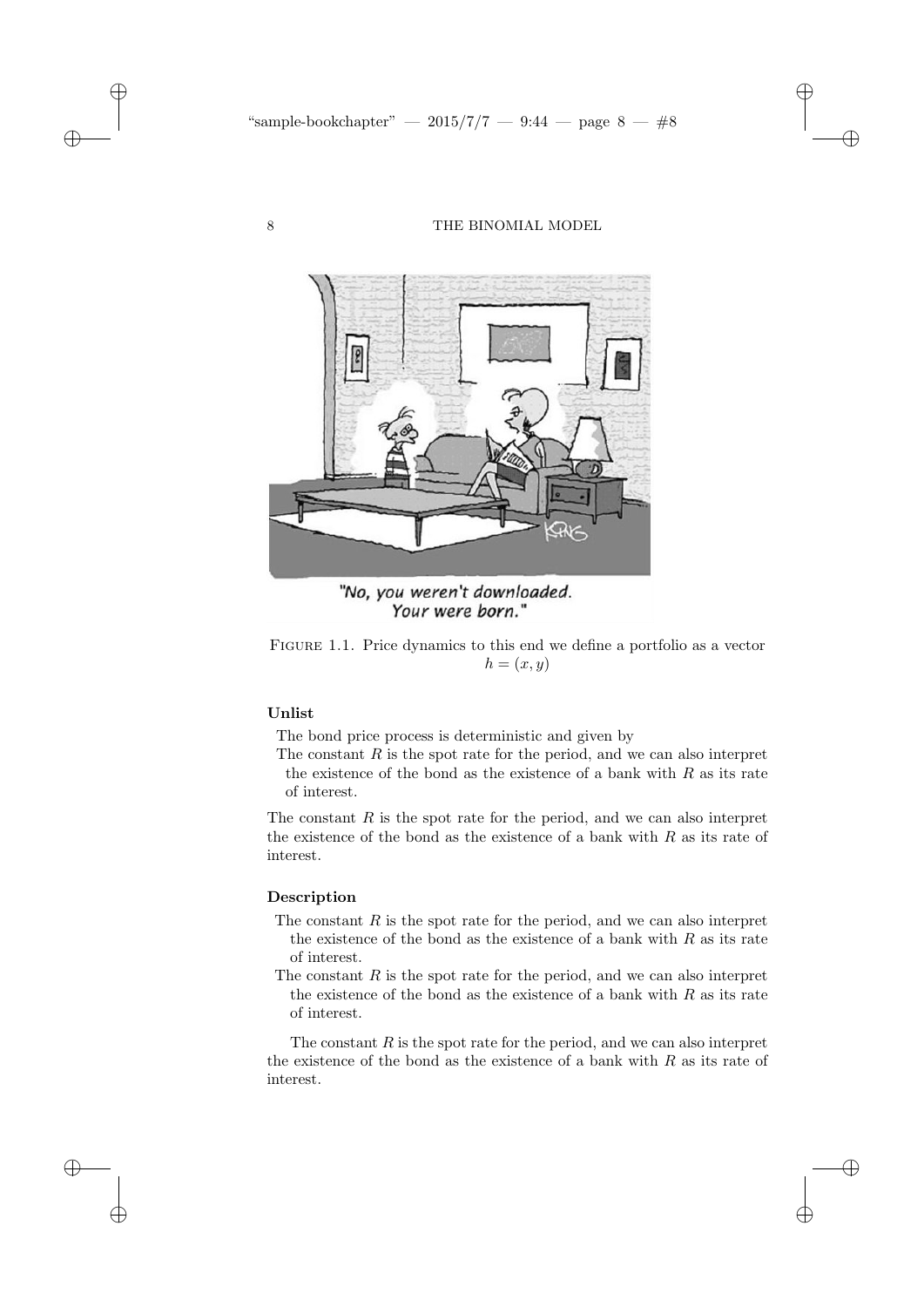#### THE ONE PERIOD MODEL 9

#### Verse

 $\rightarrow$ 

✐

- The constant  $R$  is the spot rate for the period, and we can also interpret the existence of the bond as the existence of a bank with  $R$  as its rate of interest.
- The constant  $R$  is the spot rate for the period, and we can also interpret the existence of the bond as the existence of a bank with  $R$  as its rate of interest.

The constant  $R$  is the spot rate for the period, and we can also interpret the existence of the bond as the existence of a bank with  $R$  as its rate of interest.

#### Quotation

The constant  $R$  is the spot rate for the period, and we can also interpret the existence of the bond as the existence of a bank with R as its rate of interest.

The constant  $R$  is the spot rate for the period, and we can also interpret the existence of the bond as the existence of a bank with R as its rate of interest.

The constant  $R$  is the spot rate for the period, and we can also interpret the existence of the bond as the existence of a bank with  $R$  as its rate of interest.

## Quote

 $\rightarrow$ 

✐

The constant  $R$  is the spot rate for the period, and we can also interpret the existence of the bond as the existence of a bank with  $R$  as its rate of interest. The constant  $R$  is the spot rate for the period, and we can also interpret the existence of the bond as the existence of a bank with  $R$  as its rate of interest.

The constant  $R$  is the spot rate for the period, and we can also interpret the existence of the bond as the existence of a bank with  $R$  as its rate of interest.

Theorem 1.12 The model above is free of arbitrage if and only if the following conditions hold:

$$
d \le (1+R) \le u. \tag{1.17}
$$

The constant  $R$  is the spot rate for the period, and we can also interpret the existence of the bond as the existence of a bank with  $R$  as its rate of interest.

✐

✐

✐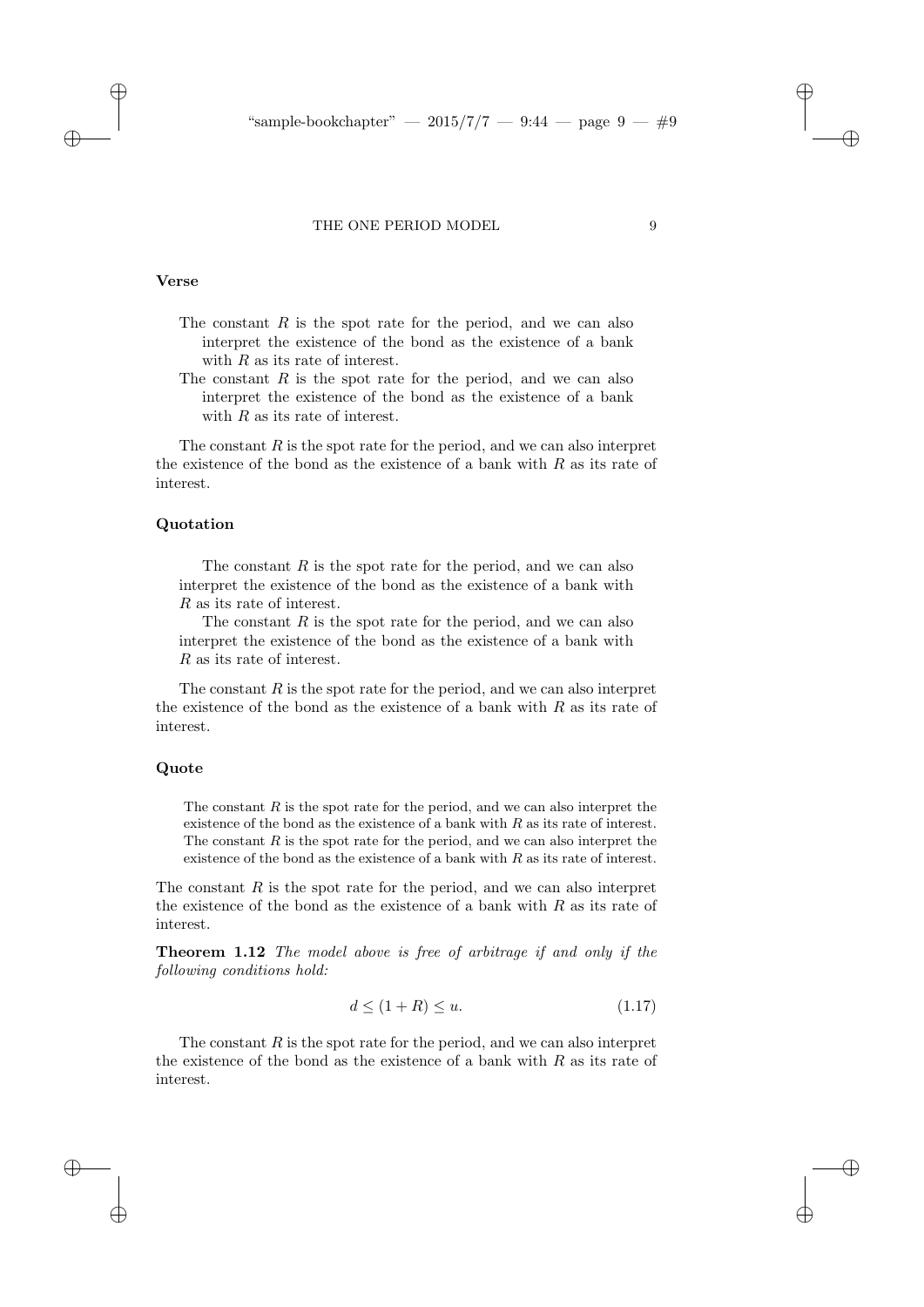"sample-bookchapter"  $-2015/7/7 - 9.44 - \text{page } 10 - \text{\#}10$ 

#### 10 THE BINOMIAL MODEL

Fundamental Problems 1.1 The model above is free of arbitrage if and only if the following conditions hold:

$$
d \le (1+R) \le u. \tag{1.18}
$$

✐

✐

✐

✐

The constant  $R$  is the spot rate for the period, and we can also interpret the existence of the bond as the existence of a bank with  $R$  as its rate of interest.

Corollary 1.13 The model above is free of arbitrage if and only if the following conditions hold:

$$
d \le (1+R) \le u. \tag{1.19}
$$

The constant  $R$  is the spot rate for the period, and we can also interpret the existence of the bond as the existence of a bank with  $R$  as its rate of interest.

Assumption 1.1.1 The model above is free of arbitrage if and only if the following conditions hold:

$$
d \le (1+R) \le u. \tag{1.20}
$$

The constant  $R$  is the spot rate for the period, and we can also interpret the existence of the bond as the existence of a bank with  $R$  as its rate of interest.

Condition 1.1.1 The model above is free of arbitrage if and only if the following conditions hold:

$$
d \le (1+R) \le u. \tag{1.21}
$$

The constant  $R$  is the spot rate for the period, and we can also interpret the existence of the bond as the existence of a bank with  $R$  as its rate of interest.

Idea 1.1.1 The model above is free of arbitrage if and only if the following conditions hold:

$$
d \le (1+R) \le u. \tag{1.22}
$$

The constant  $R$  is the spot rate for the period, and we can also interpret the existence of the bond as the existence of a bank with  $R$  as its rate of interest.

Remark 1.1.1 The model above is free of arbitrage if and only if the following conditions hold:

$$
d \le (1+R) \le u. \tag{1.23}
$$

 $\rightarrow$ 

 $\rightarrow$ 

✐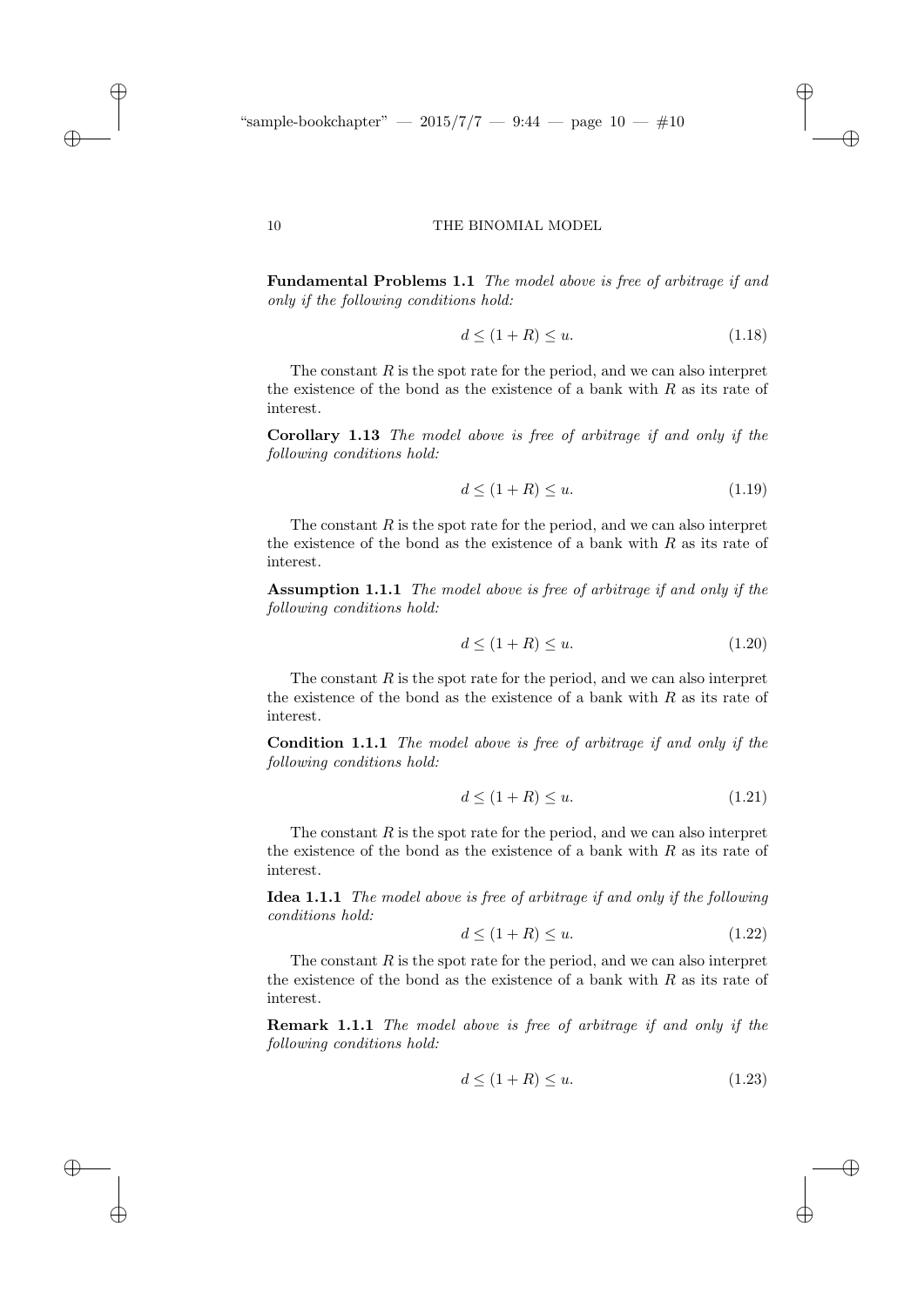## EXERCISES 11

The constant  $R$  is the spot rate for the period, and we can also interpret the existence of the bond as the existence of a bank with  $R$  as its rate of interest.

Result 1.1.1 The model above is free of arbitrage if and only if the following conditions hold:

$$
d \le (1+R) \le u. \tag{1.24}
$$

The constant  $R$  is the spot rate for the period, and we can also interpret the existence of the bond as the existence of a bank with  $R$  as its rate of interest.

Notation convention 1.1.1 The model above is free of arbitrage if and only if the following conditions hold:

$$
d \le (1+R) \le u. \tag{1.25}
$$

# 1.2 Exercises

 $\rightarrow$ 

 $\rightarrow$ 

✐

✐

The constant  $R$  is the spot rate for the period, and we can also interpret the existence of the bond as the existence of a bank with  $R$  as its rate of interest.

# Boxed Text Crossed the Page

## INVESTIGATION

Blind Embedding and Linear Correlation Detection

The embedding algorithm in the system we describe here implements a blind embedder. We denote this algorithm by EBLIND, which refers to this specific example of blind embedding rather than the generic concept of blind embedding. In fact, there are many other algorithms for blind embedding.

The detection algorithm uses linear correlation as its detection metric. This is a very common detection metric, which is discussed further in Section 3.5.

To keep things simple, we code only one bit of information. Thus, m is either 1 or 0. We assume that we are working with only grayscale images. Most of the algorithms presented in this book share these simplifications. Methods of encoding more than one bit are discussed in Chapters 4 and 5.



✐

✐

✐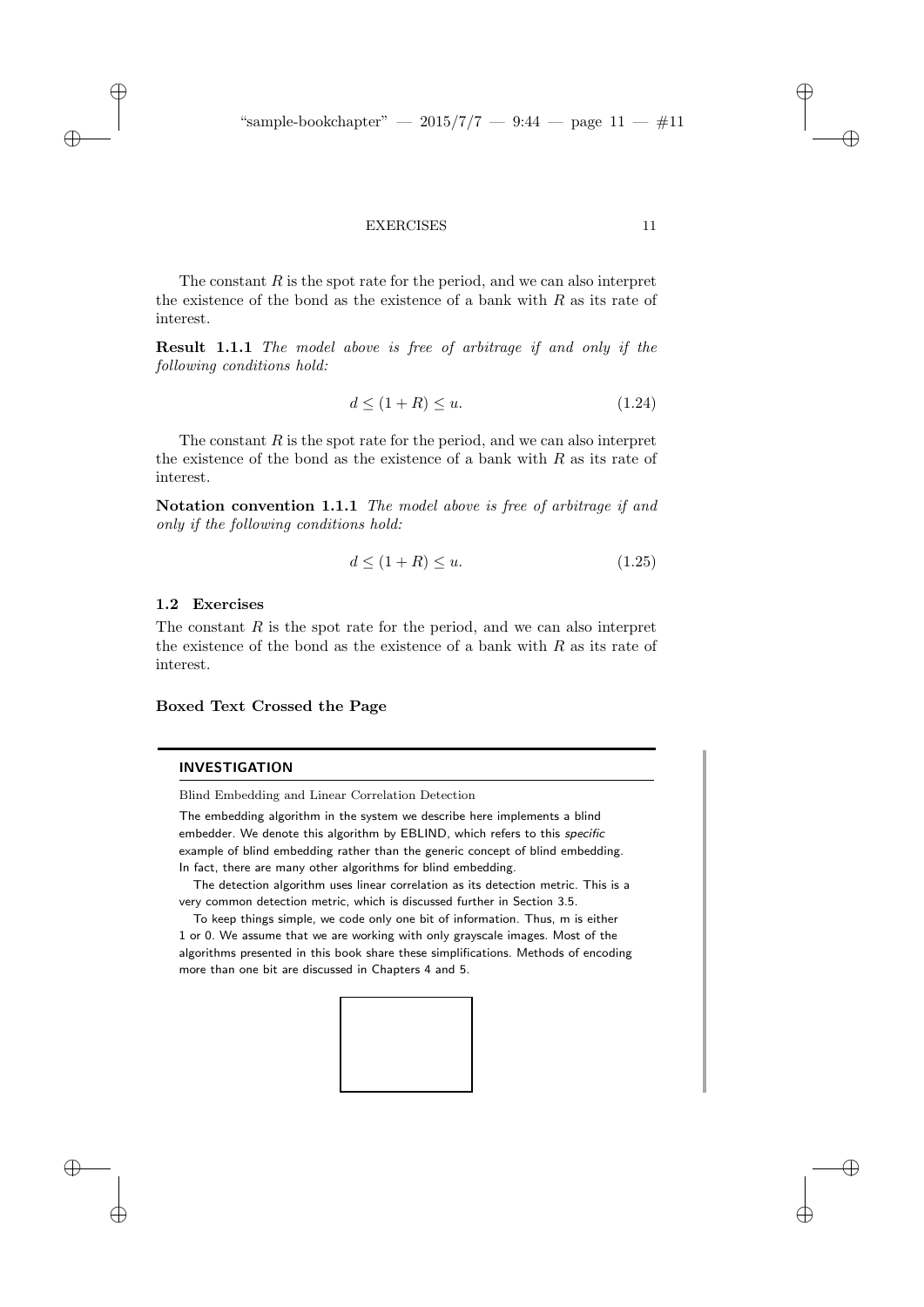✐

✐

✐

✐

#### Figure 1.9

Distribution of linear correlations between images and a low-pass filtered random noise pattern.

watermarked image in Figure 3.8 has significantly worse fidelity than that in Figure 3.7, because the human eye is more sensitive to low-frequency patterns than to high-frequency patterns.

If a certain claim  $X$  is reachable with replicating portfolio  $h$ , then, from a financial point of view, there is no difference between holding the claim and holding the portfolio. No matter what happens on the stock market, the value of the claim at time  $t = 1$  will be exactly equal to the value of the portfolio at  $t = 1$ . Thus the price of the claim should equal the market value of the portfolio, and we have the following basic pricing principle.

If a certain claim  $X$  is reachable with replicating portfolio  $h$ , then, from a financial point of view, there is no difference between holding the claim and holding the portfolio. No matter what happens on the stock market, the value of the claim at time  $t = 1$  will be exactly equal to the value of the portfolio at  $t = 1$ . Thus the price of the claim should equal the market value of the portfolio, and we have the following basic pricing principle.

If a certain claim  $X$  is reachable with replicating portfolio  $h$ , then, from a financial point of view, there is no difference between holding the claim and holding the portfolio.

No matter what happens on the stock market, the value of the claim at time  $t = 1$  will be exactly equal to the value of the portfolio at  $t = 1$ . Thus the price of the claim should equal the market value of the portfolio, and we have the following basic pricing principle.

The reader may wish to view (or revisit) the animation "Inductive and Radiative Coupling" on the CD.

Mathematica is very flexible and most calculations can be carried out in more than one way. Depending on how you think, some sequences of calculations may make more sense to you than others, even if they are less efficient than the most efficient way to perform the desired calculations.

Often, the difference in time required for Mathematica to perform equivalent – but different – calculations is quite small. For the beginner, we think it is wisest to work with familiar calculations first and then efficiency.

**Example 1.1.13** Calculate (a)  $121 + 542$ ; (b)  $3231 - 9876$ ; (c)  $(-23)(76)$ ; (d)  $(22341)(832748)$  $(387281)$ ; and (e)  $\frac{467}{31}$ .

**Solution** These calculations are carried out in the following screen shot. In each case, the input is typed and then evaluated by pressing Enter. In the last case, the Basic Math template is used to enter the fraction.

 $\rightarrow$ 

 $\rightarrow$ 

✐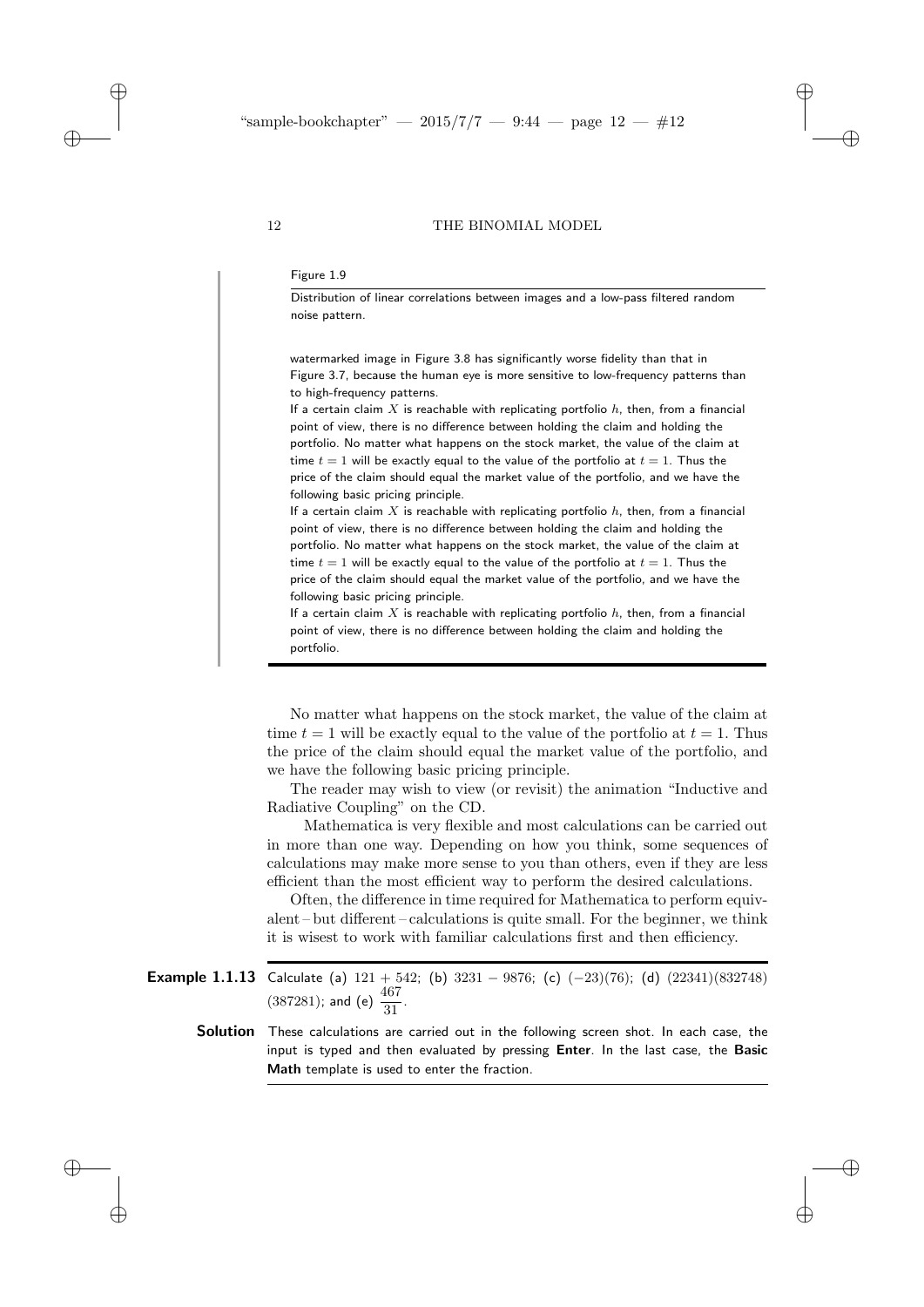"sample-bookchapter" — 2015/7/7 — 9:44 — page  $13 - #13$ 

# EXERCISES 13

 $\oplus$ 

✐

 $\oplus$ 

 $\oplus$ 

Mathematica is very flexible and most calculations can be carried out in more than one way. Depending on how you think, some sequences of calculations may make more sense to you than others, even if they are less efficient than the most efficient way to perform the desired calculations. Often, the difference in time required for Mathematica to perform equivalent – but different – calculations is quite small. For the beginner, we think it is wisest to work with familiar calculations first and then efficiency.

 $\oplus$ 

 $\oplus$ 

✐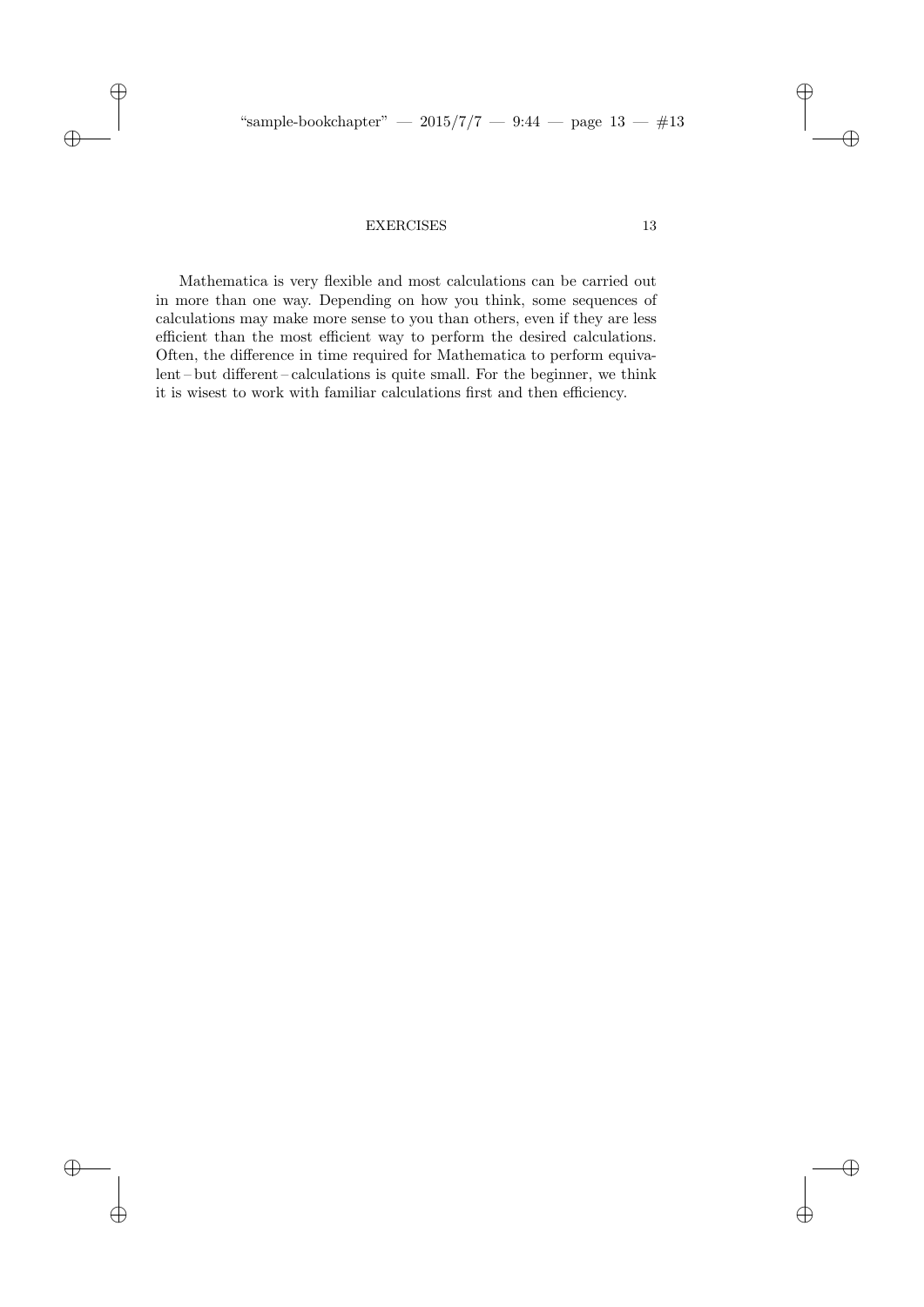$\rightarrow$ 

 $\rightarrow$ 

✐

✐

# References

✐

✐

✐

- [1] Amin, K. & Jarrow, R. (1991). Pricing Foreign Currency Options under Stochastic Interest Rates. Journal of International Money and Finance 10, 310–329.
- [2] Anderson, N., Breedon, F., Deacon, M., Derry, A. & Murphy, G. (1996). Estimating and Interpreting the Yield Curve. Wiley, Chichester.
- [3] Artzner, P. & Delbaen, F. (1989). Term Structure of Interest Rates: The Martingale Approach. Advances in Applied Mathematics 10, 95–129.
- [4] Amin, K. & Jarrow, R. (1991). Pricing Foreign Currency Options under Stochastic Interest Rates. Journal of International Money and Finance 10, 310–329.
- [5] Anderson, N., Breedon, F., Deacon, M., Derry, A. & Murphy, G. (1996). Estimating and Interpreting the Yield Curve. Wiley, Chichester.
- [6] Artzner, P. & Delbaen, F. (1989). Term Structure of Interest Rates: The Martingale Approach. Advances in Applied Mathematics 10, 95–129.
- [7] Amin, K. & Jarrow, R. (1991). Pricing Foreign Currency Options under Stochastic Interest Rates. Journal of International Money and Finance 10, 310–329.
- [8] Anderson, N., Breedon, F., Deacon, M., Derry, A. & Murphy, G. (1996). Estimating and Interpreting the Yield Curve. Wiley, Chichester.
- Artzner, P. & Delbaen, F. (1989). Term Structure of Interest Rates: The Martingale Approach. Advances in Applied Mathematics 10, 95–129.
- [10] Amin, K. & Jarrow, R. (1991). Pricing Foreign Currency Options under Stochastic Interest Rates. Journal of International Money and Finance 10, 310–329.
- [11] Anderson, N., Breedon, F., Deacon, M., Derry, A. & Murphy, G. (1996). Estimating and Interpreting the Yield Curve. Wiley, Chichester.
- [12] Artzner, P. & Delbaen, F. (1989). Term Structure of Interest Rates: The Martingale Approach. Advances in Applied Mathematics 10, 95–129.
- [13] Amin, K. & Jarrow, R. (1991). Pricing Foreign Currency Options under Stochastic Interest Rates. Journal of International Money and Finance 10, 310–329.
- [14] Anderson, N., Breedon, F., Deacon, M., Derry, A. & Murphy, G. (1996). Estimating and Interpreting the Yield Curve. Wiley, Chichester.
- [15] Artzner, P. & Delbaen, F. (1989). Term Structure of Interest Rates: The Martingale Approach. Advances in Applied Mathematics 10, 95–129.
- [16] Amin, K. & Jarrow, R. (1991). Pricing Foreign Currency Options under Stochastic Interest Rates. Journal of International Money and Finance 10, 310–329.
- [17] Anderson, N., Breedon, F., Deacon, M., Derry, A. & Murphy, G. (1996). Estimating and Interpreting the Yield Curve. Wiley, Chichester.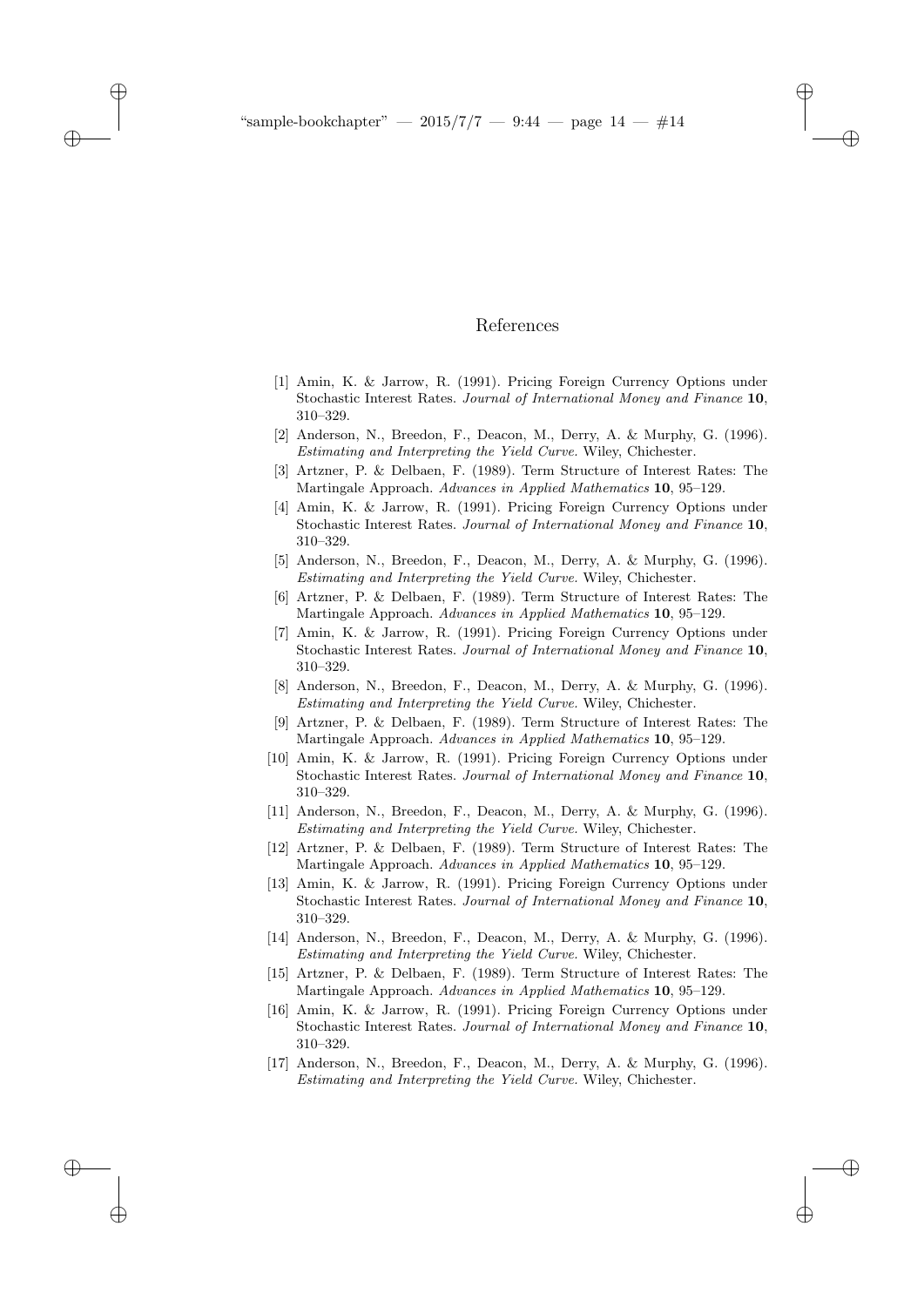#### REFERENCES 15

✐

 $\rightarrow$ 

✐

✐

- [18] Artzner, P. & Delbaen, F. (1989). Term Structure of Interest Rates: The Martingale Approach. Advances in Applied Mathematics 10, 95–129.
- [19] Amin, K. & Jarrow, R. (1991). Pricing Foreign Currency Options under Stochastic Interest Rates. Journal of International Money and Finance 10, 310–329.
- [20] Anderson, N., Breedon, F., Deacon, M., Derry, A. & Murphy, G. (1996). Estimating and Interpreting the Yield Curve. Wiley, Chichester.
- [21] Artzner, P. & Delbaen, F. (1989). Term Structure of Interest Rates: The Martingale Approach. Advances in Applied Mathematics 10, 95–129.
- [22] Amin, K. & Jarrow, R. (1991). Pricing Foreign Currency Options under Stochastic Interest Rates. Journal of International Money and Finance 10, 310–329.
- [23] Anderson, N., Breedon, F., Deacon, M., Derry, A. & Murphy, G. (1996). Estimating and Interpreting the Yield Curve. Wiley, Chichester.
- [24] Artzner, P. & Delbaen, F. (1989). Term Structure of Interest Rates: The Martingale Approach. Advances in Applied Mathematics 10, 95–129.

✐

✐

✐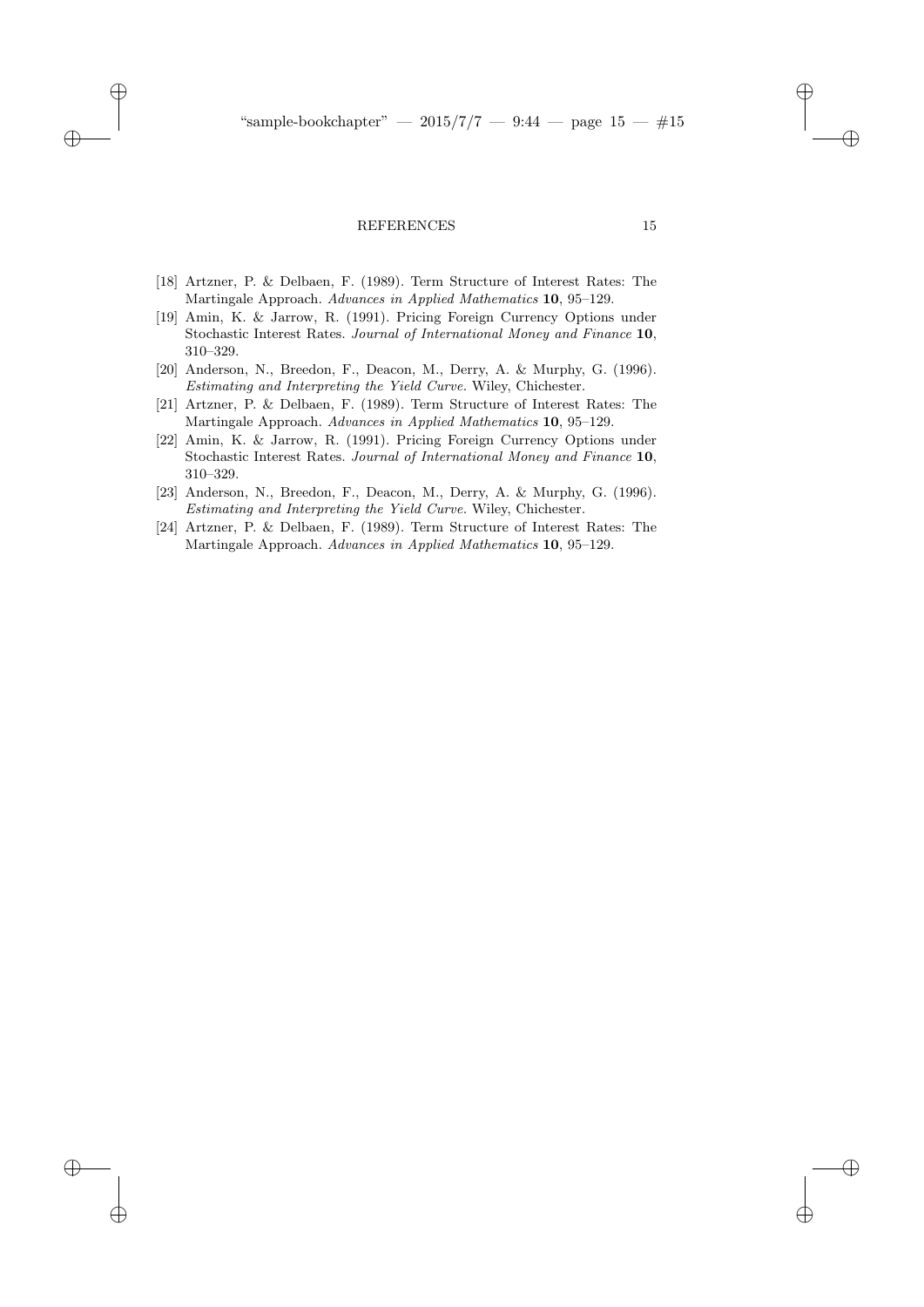$\oplus$ 

 $\oplus$ 

 $\oplus$ 

 $\oplus$ 

# References

 $\oplus$ 

 $\oplus$ 

✐

- Amin, K. & Jarrow, R. (1991). Pricing Foreign Currency Options under Stochastic Interest Rates. Journal of International Money and Finance 10, 310–329.
- Anderson, N., Breedon, F., Deacon, M., Derry, A. & Murphy, G. (1996). Estimating and Interpreting the Yield Curve. Wiley, Chichester.
- Artzner, P. & Delbaen, F. (1989). Term Structure of Interest Rates: The Martingale Approach. Advances in Applied Mathematics 10, 95–129.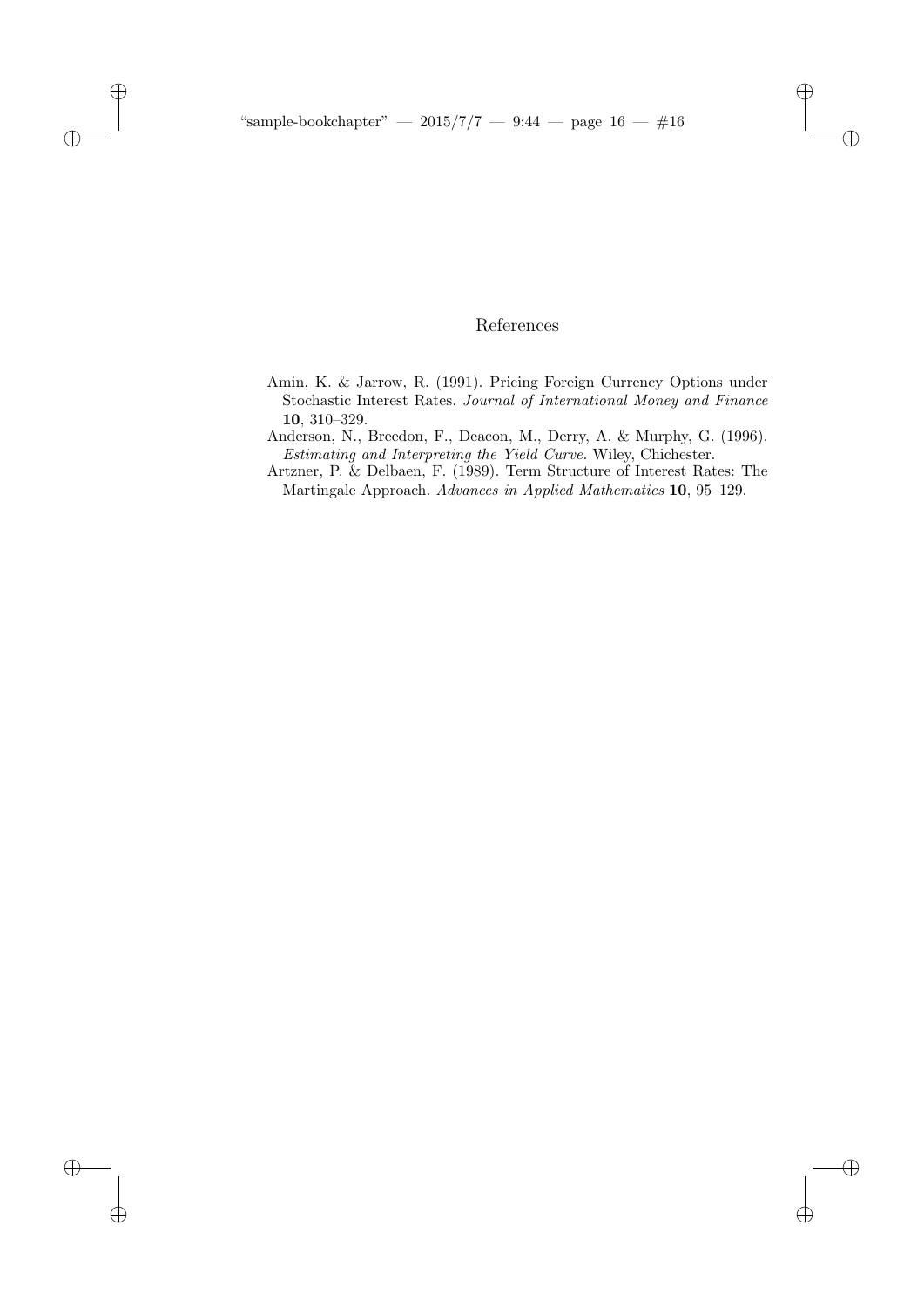✐

✐

✐

# Appendix A

We will study the behavior of various **portfolios** on the  $(B, S)$  market, and to this end we define a portfolio as a vector  $h = (x, y)$ . The interpretation is that  $x$  is the number of bonds we hold in our portfolio, whereas  $y$  is the number of units of the stock held by us. Note that it is quite acceptable for x and y to be positive as well as negative. If, for example,  $x = 3$ , this means that we have bought three bonds at time  $t = 0$ . If on the other hand  $y = -2$ , this means that we have sold two shares of the stock at time  $t = 0$ . In financial jargon we have a **long** position in the bond and a **short** position in the stock. It is an important assumption of the model that short positions are allowed.

## A.1 Appendix Head1

 $\rightarrow$ 

 $\rightarrow$ 

✐

✐

Consider now a fixed portfolio  $h = (x, y)$ . This portfolio has a deterministic market value at  $t = 0$  and a stochastic value at  $t = 1$ .

Everyone wants to make a profit by trading on the market, and in this context a so called arbitrage portfolio is a dream come true; this is one of the central concepts of the theory.

We will study the behavior of various **portfolios** on the  $(B, S)$  market. and to this end we define a portfolio as a vector  $h = (x, y)$ . The interpretation is that x is the number of bonds we hold in our portfolio, whereas  $y$  is the number of units of the stock held by us. Note that it is quite acceptable for x and y to be positive as well as negative. If, for example,  $x = 3$ , this means that we have bought three bonds at time  $t = 0$ . If on the other hand  $y = -2$ , this means that we have sold two shares of the stock at time  $t = 0$ . In financial jargon we have a **long** position in the bond and a **short** position in the stock. It is an important assumption of the model that short positions are allowed.

## A.2 Appendix Head2

Consider now a fixed portfolio  $h = (x, y)$ . This portfolio has a deterministic market value at  $t = 0$  and a stochastic value at  $t = 1$ .

Everyone wants to make a profit by trading on the market, and in this context a so called arbitrage portfolio is a dream come true; this is one of the central concepts of the theory.

We will study the behavior of various **portfolios** on the  $(B, S)$  market, and to this end we define a portfolio as a vector  $h = (x, y)$ . The interpretation is that x is the number of bonds we hold in our portfolio, whereas  $y$  is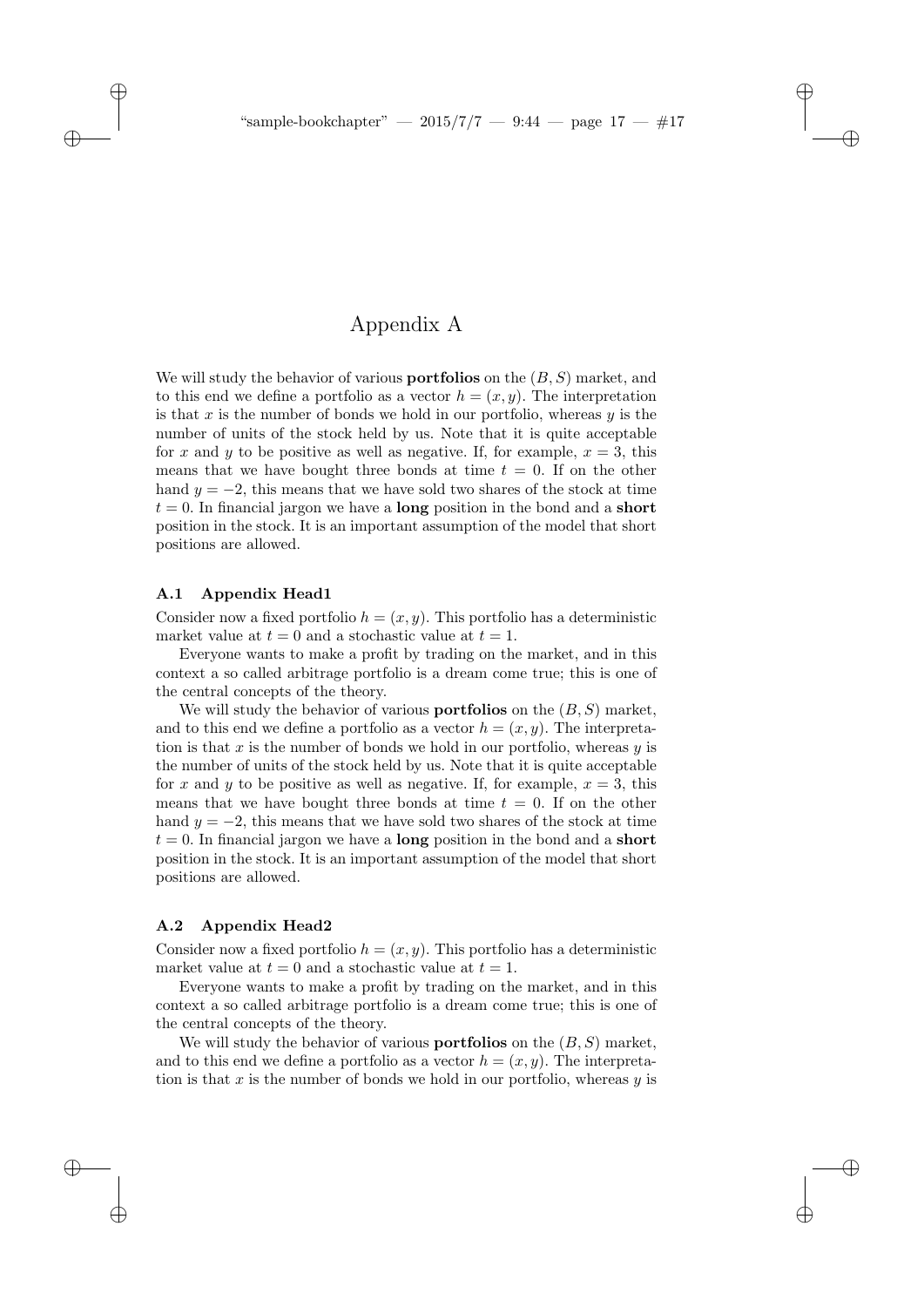"sample-bookchapter" — 2015/7/7 — 9:44 — page  $18 - \text{\#}18$ 

18

 $\oplus$ 

 $\oplus$ 

 $\oplus$ 

 $\oplus$ 

the number of units of the stock held by us. Note that it is quite acceptable for x and y to be positive as well as negative. If, for example,  $x = 3$ , this means that we have bought three bonds at time  $t = 0$ . If on the other hand  $y = -2$ , this means that we have sold two shares of the stock at time  $t = 0$ . In financial jargon we have a **long** position in the bond and a **short** position in the stock. It is an important assumption of the model that short positions are allowed.

 $\bigoplus$ 

 $\oplus$ 

 $\oplus$ 

 $\oplus$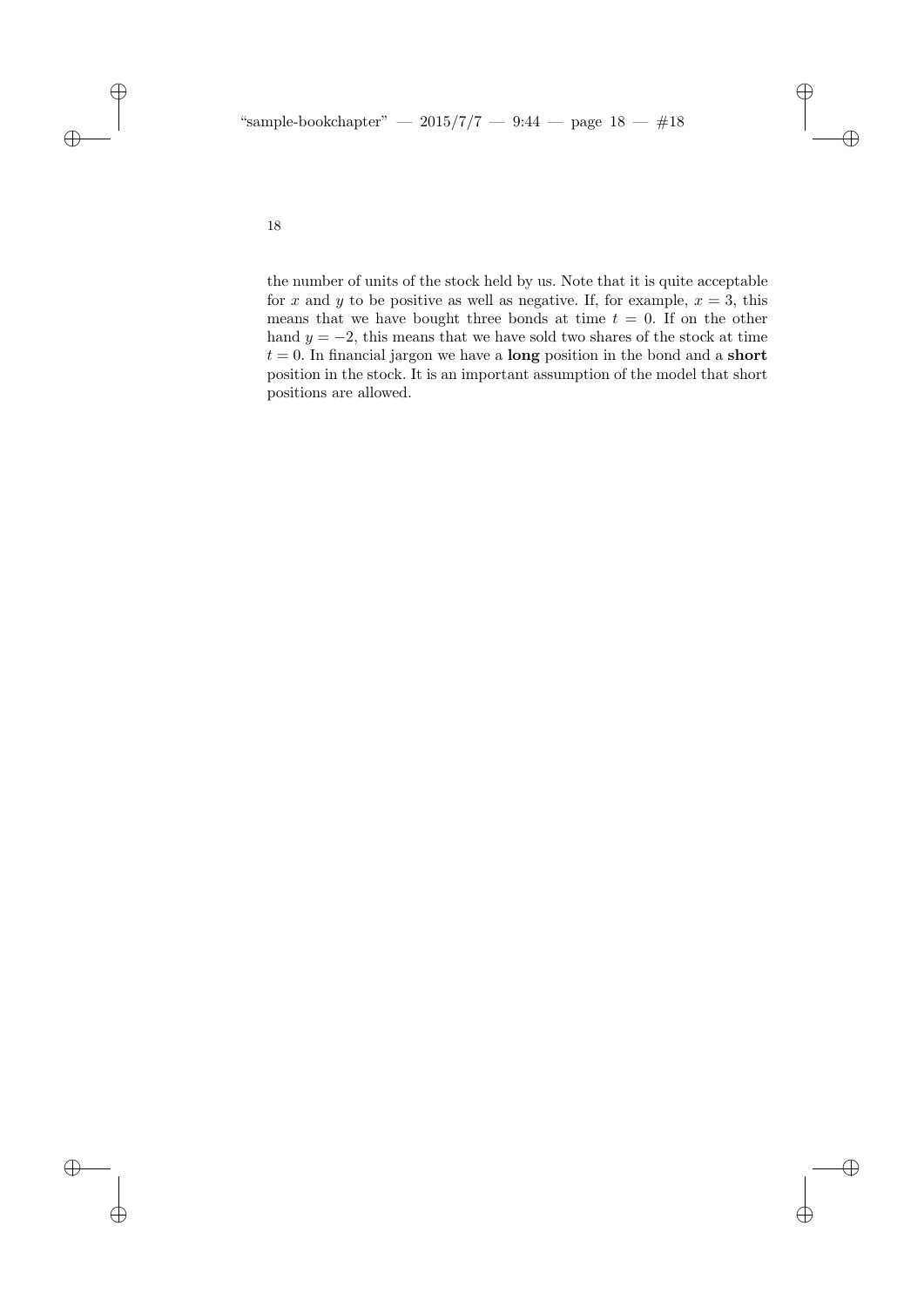✐

✐

✐

# Appendix B

Consider now a fixed portfolio  $h = (x, y)$ . This portfolio has a deterministic market value at  $t = 0$  and a stochastic value at  $t = 1$ .

## B.1 Appendix Head1

 $\rightarrow$ 

 $\rightarrow$ 

✐

✐

Everyone wants to make a profit by trading on the market, and in this context a so called arbitrage portfolio is a dream come true; this is one of the central concepts of the theory.

We will study the behavior of various **portfolios** on the  $(B, S)$  market, and to this end we define a portfolio as a vector  $h = (x, y)$ . The interpretation is that x is the number of bonds we hold in our portfolio, whereas  $y$  is the number of units of the stock held by us. Note that it is quite acceptable for x and y to be positive as well as negative. If, for example,  $x = 3$ , this means that we have bought three bonds at time  $t = 0$ . If on the other hand  $y = -2$ , this means that we have sold two shares of the stock at time  $t = 0$ . In financial jargon we have a **long** position in the bond and a **short** position in the stock. It is an important assumption of the model that short positions are allowed.

## B.2 Appendix Head2

Consider now a fixed portfolio  $h = (x, y)$ . This portfolio has a deterministic market value at  $t = 0$  and a stochastic value at  $t = 1$ .

Everyone wants to make a profit by trading on the market, and in this context a so called arbitrage portfolio is a dream come true; this is one of the central concepts of the theory.

We will study the behavior of various **portfolios** on the  $(B, S)$  market, and to this end we define a portfolio as a vector  $h = (x, y)$ . The interpretation is that x is the number of bonds we hold in our portfolio, whereas  $y$  is the number of units of the stock held by us. Note that it is quite acceptable for x and y to be positive as well as negative. If, for example,  $x = 3$ , this means that we have bought three bonds at time  $t = 0$ . If on the other hand  $y = -2$ , this means that we have sold two shares of the stock at time  $t = 0$ . In financial jargon we have a **long** position in the bond and a **short** position in the stock. It is an important assumption of the model that short positions are allowed.

Consider now a fixed portfolio  $h = (x, y)$ . This portfolio has a deterministic market value at  $t = 0$  and a stochastic value at  $t = 1$ .